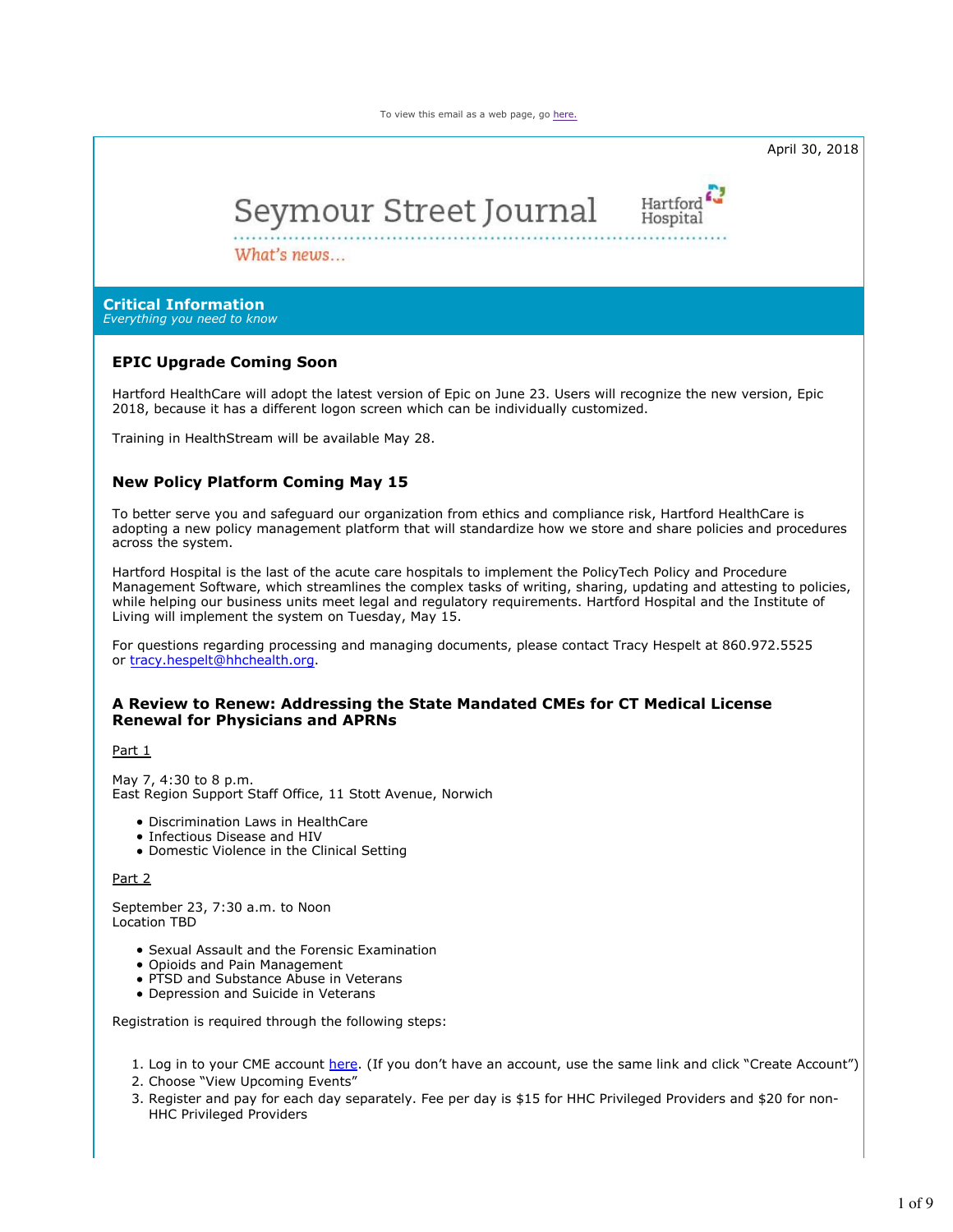Please contact ContinuingEd@HHCHealth.org with any questions.

### **Legislative Update**

There is less than two weeks left in the legislative session and Hartford HealthCare's focus with lawmakers will be on preserving state Medicaid funding for Graduate Medical Education.

In February the governor recommended eliminating the state's share of GME funding, \$10 million. For HHC this is a \$3.8 million cut to GME, representing 30 residency slots. Republicans and Democrats released budgets last week and both budgets included the GME cut despite our advocacy efforts. We are redoubling our outreach to legislators. We will be using our voter voice tool this week and asking for your help in getting as many folks to reach out to legislators. Your outreach and advocacy are crucial to our efforts.

For further information, contact Kim Harrison at 860.263.4137.

Back to Top

**Noteworthy and New** *Announcements, news and information*

### **Four Years in a Row: Hartford Hospital Earns the Healthgrades® Distinguished Hospital for Clinical Excellence Designation**

For the fourth consecutive year (2015-2018), Hartford Hospital is the recipient of the Distinguished Hospital Award for Clinical Excellence™ from Healthgrades®, the leading online resource for comprehensive information about physicians and hospitals.

This distinction places Hartford Hospital in the top 5% for clinical performance among nearly 4,500 hospitals nationwide.

"Hartford Hospital is a premier quaternary care medical center in the company of centers based in Boston and New York," said Bimal Patel, president of Hartford Hospital, "and a world-class destination for patients from the region and beyond. We owe this distinction to our exceptional team of healthcare professionals who set new standards for excellence, providing deep clinical expertise layered with human touch and caring. Their dedication to the people we serve is matched only by their commitment to quality and safety."

Read the full announcement here.

### **Recovery Coaches to Help Opioid Addicted Patients at Hartford Hospital Connect to Treatment**

With the continued rise in opioid related deaths in Connecticut, Hartford Hospital and the Hartford HealthCare Behavioral Health Network are taking action to help those battling addiction find recovery.

Hartford Hospital now has recovery coaches available seven days a week in its emergency department to help patients connect with services after they receive care in the ED.

Click here to read the full story.

### **New Intranet Now Live**

Our new Hartford Hospital intranet site is officially live. You can reach the site by visiting http://hhcconnect.org/hh. Please bookmark this page for your convenience.

The new site is more efficient, functional and user-friendly. Planning & Marketing has spent time migrating content from our old site and making updates. However, should you notice any missing or incorrect content, please let us know by clicking on the "Feedback & Suggestions" link found on each page.

While the old intranet can no longer be updated, it will remain active in read-only only mode so that users can still access policies. Please note that policies will be available there until they transition to PolicyTech on Tuesday, May 15. The old intranet site will be taken completely offline on Friday, June 15.

If you have any questions, please contact Pamela Cruz, Marketing Manager, at 860.681.8161 or Pamela.Cruz@hhchealth.org.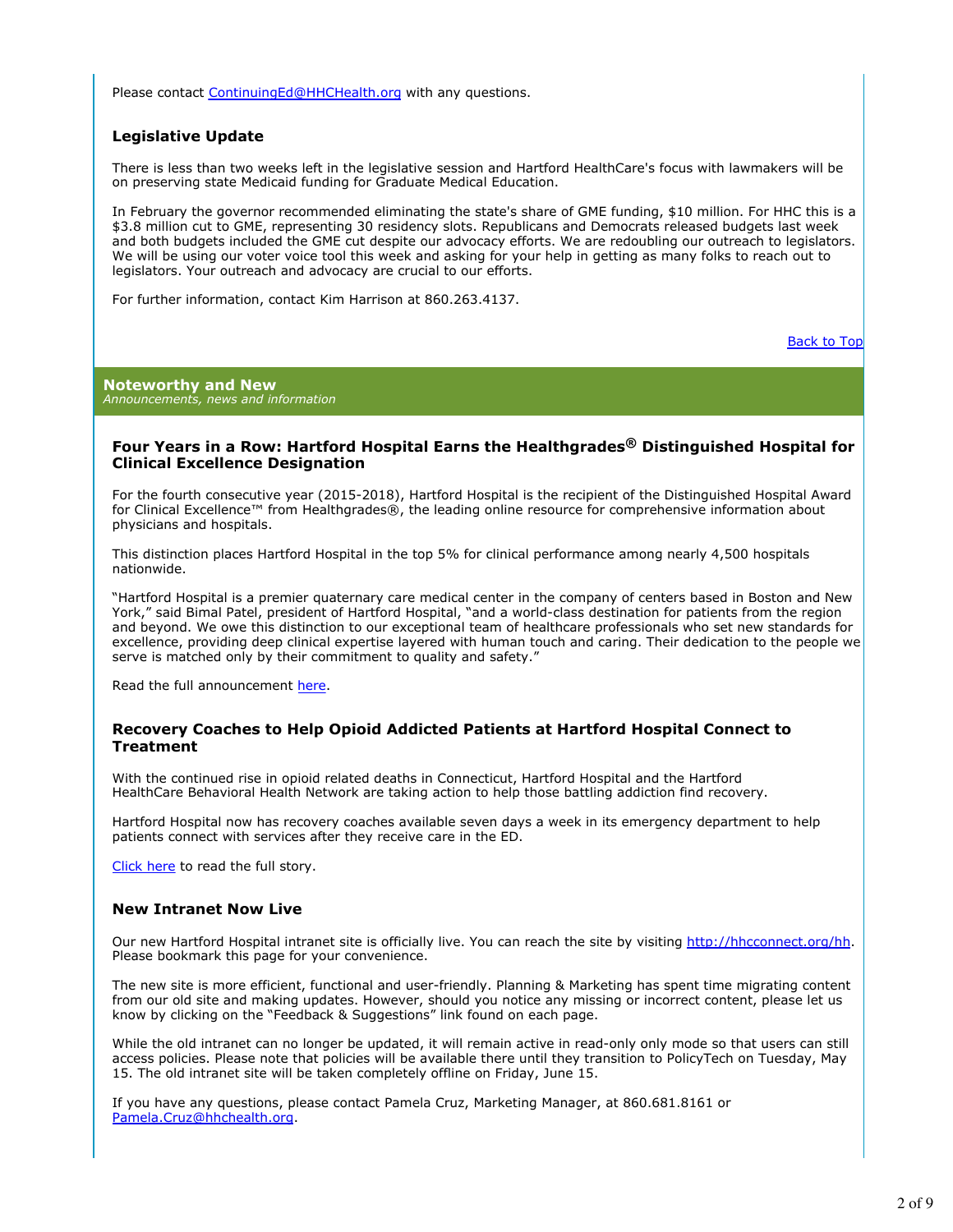### **Markowitz and Greene Invited to Speak in China**

Stuart Markowitz and Jack Greene were invited to speak at three hospitals in China that are owned and operated by the Zhejiang Tianrui Medical Corporation. The hospitals are in Hangzhou Province and surrounding region featuring Taizhou Boai Hospital. Their presentation entitled "Governing and Operating a Multi-Hospital Multi-City Health System" was targeted to share our operating mode with a growing health system in China.

### **Thompson and Fernandez Publish Three-Volume Book on Exercise and Sports Cardiology**

Dr. Paul D. Thompson, chief of cardiology at Hartford Hospital and co-physician-in-chief of the Hartford HealthCare Heart & Vascular Institute, and Antonio B. Fernandez, director of the coronary care unit at Hartford Hospital, have published a three-volume book titled "Exercise and Sports Cardiology."

According to the summary, "Cardiac problems in athletic individuals are rare, but when they occur can be devastating. This book provides a definitive review of current practice and thinking surrounding the often difficult and life-changing practice of sports cardiology. Topics which remain a challenge for practitioners, athletes and families are investigated, including cardiovascular screening, exercise participation prescription, and prevention strategies for sudden cardiac arrest. Also given are medical guidelines for diagnosis, management and treatment of specific cardiac illnesses.

To learn more, visit https://www.worldscientific.com/worldscibooks/10.1142/q0045.

### **Nouh Awarded AHSA Fellow**

Dr. Amre Nouh was awarded the Fellow of the American Heart and Stroke Association. The Fellowship recognizes and awards premium professional members for excellence, innovative and sustained contributions in the areas of scholarship, practice and/or education, and volunteer service within the AHA/ASA.

"It is no surprise to those of us that have had the pleasure to work with Amre over the past several years that he has been awarded this status," said Wendy E. Elberth, vice president of the Hartford HealthCare Ayer Neuroscience Institute. "We look forward to his continued success in providing leadership of Hartford Hospital's Comprehensive Stroke Center and the HHC Stroke Clinical Council."

### **Cartun Presents at Conference, Publishes as Lead Chapter Author**

Dr. Richard Cartun, director of histology and the Martin M. Berman, MD Immunopathology/Morphologic Proteomics Laboratory in the Department of Pathology at Hartford Hospital, delivered two presentations at the 12th Annual International Retreat on Applied Immunohistochemistry and Molecular Pathology in Key Largo, FL. Participants from around the world learned the latest techniques and newest tests in these important diagnostic fields and how best to interpret the results to improve patient care.

Dr. Cartun is also the lead author of the first chapter in the 5th Edition of Diagnostic Immunohistochemistry; Theranostic and Genomic Applications. The latest edition was recently published and Dr. Cartun's chapter is titled "Techniques of Immunohistochemistry: Principles, Pitfalls, and Standardization."

# **Bariatric Research Team Will Present at Upcoming ACS Conference**

The bariatric research team at Hartford Hospital had a total of four abstracts accepted for presentation at the upcoming 2018 ACS Quality and Safety Conference, scheduled for July 21 through 24 in Orlando, FL.

"Kudos to Pavlos Papasavas for leading our team and to Sally Strange, Andrea Stone, and the rest of the team for all of the hard work they have done with MBSAQIP and preparing these abstracts," said Dr. Darren Tishler, director of metabolic and bariatric surgery.

# **Thompson Interviewed for German Newspaper**

Dr. Paul Thompson appeared in an article in the Frankfurter Allgemeinen Sonntagszeitung, a national weekly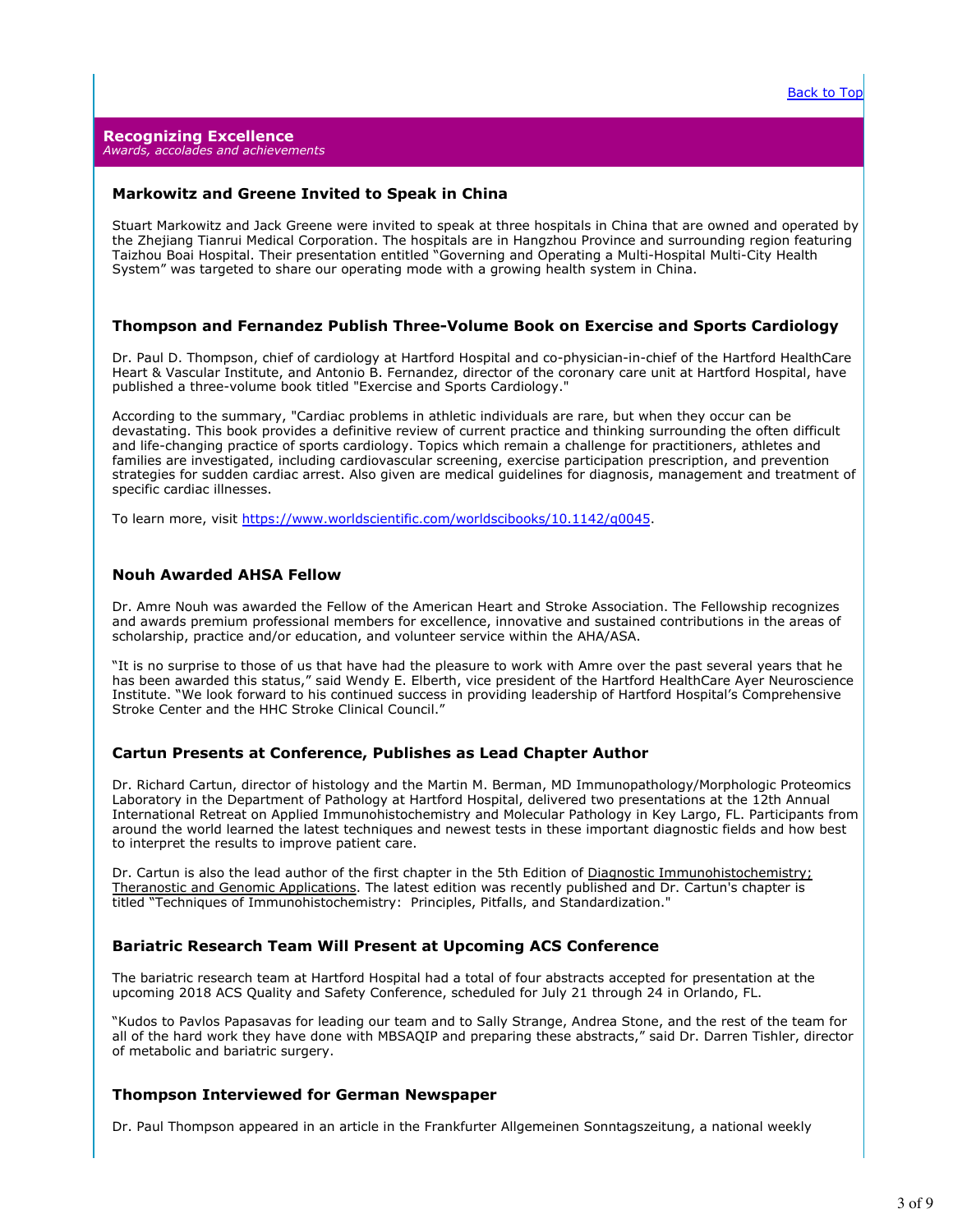newspaper in Germany. He was interviewed about excessive endurance exercise and health.

### **Welcome New Physicians to Hartford Hospital**

Kashmeer Zablan, MD Psychiatry - Child & Adolescent

Melissa Jourdain, PsyD Psychiatry - Psychology https://hartfordhospital.org/MelissaJourdain Lawrence Lampson, MD Emergency Medicine https://hartfordhospital.org/LawrenceLampson Heather Latin, PhD Psychiatry - Psychology https://hartfordhospital.org/HeatherLatin Lidia Mikolaenko, DO Medicine - Family Medicine https://hartfordhospital.org/LidiaMikolaenko Laura Saunders, PsyD Psychiatry - Psychology https://hartfordhospital.org/LauraSaunders Ian Schein, MD Medicine - Internal Medicine https://hartfordhospital.org/IanSchein Cristina Tellechea, MD Medicine - Family Medicine https://hartfordhospital.org/CristinaTellechea

https://hartfordhospital.org/KashmeerZablan

**Back to Top** 

#### **Coming Up** *Education and events*

# **May 2 Annual Mary Mulready Sullivan Oncology Symposium**

Heublein Hall, ERC Building 7:30 a.m. to 1:45 p.m. (Optional basic research session from 2 to 4 p.m.)

This symposium for health care providers will provide attendees on the most up-to-date therapies for melanoma.

In this FREE educational seminar, learn to:

- Identify prevention strategies for melanoma and how to facilitate them in your patient population.
- Review surgical approaches to the melanoma patient, including role of excision and nodal surgery.
- Describe new molecular and immunotherapysystemic therapies for melanoma and how best to manage their adverse effects.

Registration is required. Visit hartfordhealthcare.org/events or call 1.855.HHC.HERE.

### **May 3 Rx For Fun!** Dunkin' Donuts Park, Hartford 7 p.m.

Join the Hartford Hospital Auxiliary for the annual "Rx for Fun! Enjoy an evening with friends on the Sam Adams Party Deck while the Hartford Yard Goats play against the Portland Sea Dogs.

Tickets are \$65 and include the game, a buffet and two drink tickets. This year's event benefits the Sports Medicine and Athletic Training Service line of the Hartford Hospital Rehabilitation Network. Sports Medicine provides preventative care, injury care, educational information and clinics for local school sports programs and at community events. Your support will help Sports Medicine to enhance the outstanding programs that it provides to our community.

For more information and to purchase tickets, contact Rx for Fun! Co-Chair, Paige Abrams, at pabrams@comcast.net or 860.212.3478.

**May 5 Ron's Run for the Roses** Folly Farm, Simsbury 2:30 to 7 p.m.

Join the Ron Foley Foundation for the 10th Annual Ron's Run for the Roses. Come and enjoy an elegant afternoon of fun, food, cocktails, Derby-style fashion, equestrian events, live and silent auctions and the viewing of the Kentucky Derby!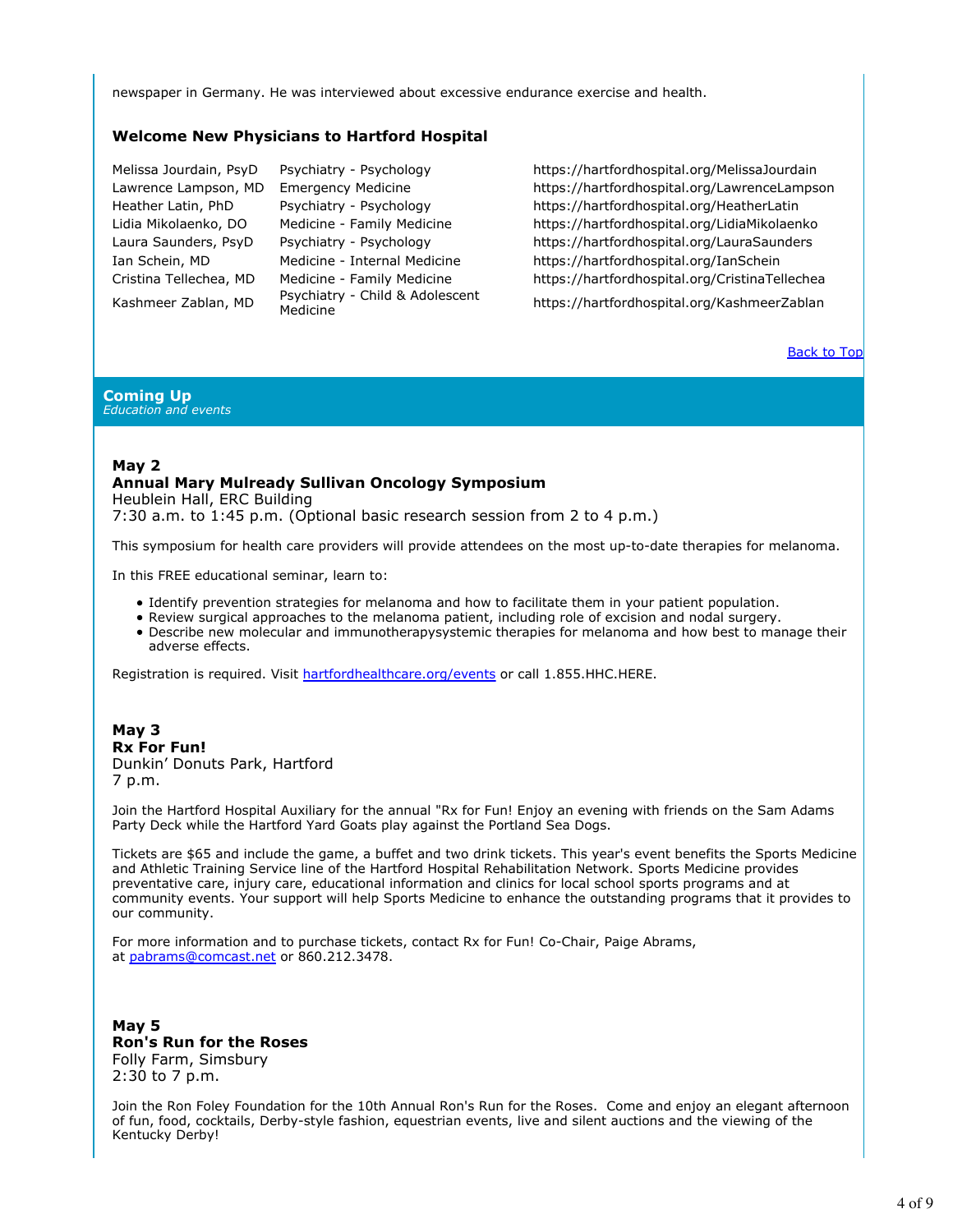- Gates open at 2:30 p.m.
- Silent auction ends at 4:50 p.m.
- Program, Live Auction and Fund a Need at 5 p.m.
- Post time for the Kentucky Derby at 6:36 p.m.

This year, Hartford HealthCare is honored to have Dr. Peter Yu, physician-in-chief of the Hartford HealthCare Cancer Institute, serve as the Honorary Medical Chair of the event.

For more information and to purchase tickets, please visit http://www.ronsrun.org/2017-ron-s-run.

# **May 10 Connecticut Consortium of Lymphedema Providers Meeting**

Eli's on Whitney, 2392 Whitney Avenue, Hamden 6:30 to 8 p.m.

Join us for a presentation on microsurgery and management of lymphedema. Come find out more about the developing field of microsurgical management of lymphedema. Presented by Dr. Dhruv Singhal, director of lymphatic surgery for Beth Israel Deaconess Medical Center and a member of Harvard Medical Faculty Physicians.

RSVP to Linda Hodgkins at Linda.Hodgkins2@hhchealth.org.

### **May 11 Hartford HealthCare's Stars Dancing for Parkinson's** Hartford Hilton Hotel, Hartford

6 to 11:30 p.m.

The Hartford HealthCare Ayer Neuroscience Institute is proud to present the inaugural Hartford HealthCare's Dancing for Parkinson's fundraising event. Come out and support your favorite local celebrities in a dance competition. The evening will include dinner, a cash bar, dance competition and music by the De Novo Band.

All proceeds will benefit the Hartford HealthCare Ayer Neuroscience Institute Chase Family Movement Disorders Center. Ramani Ayer has agreed to match the proceeds of this event up to \$10,000. For more information and to purchase tickets, click here or call 860.545.1078.

### **May 23**

**Spring Into Action: A fundraising event to benefit Women's Ambulatory Health Services** Upward Hartford, 20 Church Street, Hartford

5:30 to 7:30 p.m.

Join YLAC for the 7th Annual Spring Into Action. Enjoy an evening of great company as we support Downtown Hartford businesses and raise money for Hartford Hospital's Women's Ambulatory Health Services. This annual fundraising event will include a silent auction, networking, beer and wine, and hors d'oeuvres from The Kitchen at Billings Forge. Ticket prices start at \$50.

For more information and to purchase tickets, visit https://giving.harthosp.org/SpringIntoAction.

### **May 24 17th Annual HFMA Healthcare Conference Closing CEO Panel** Mohegan Sun Resort, Uncasville

11:15 a.m. to 12:45 p.m.

Elliot Joseph will be a panelist at this year's Healthcare Financial Management Association Region 1 Conference at Mohegan Sun. Elliot will join CEOs from provider systems in each Region 1 chapter to discuss major issues facing New England providers.

For more information about the conference, visit https://www.hfmaregion1.org/.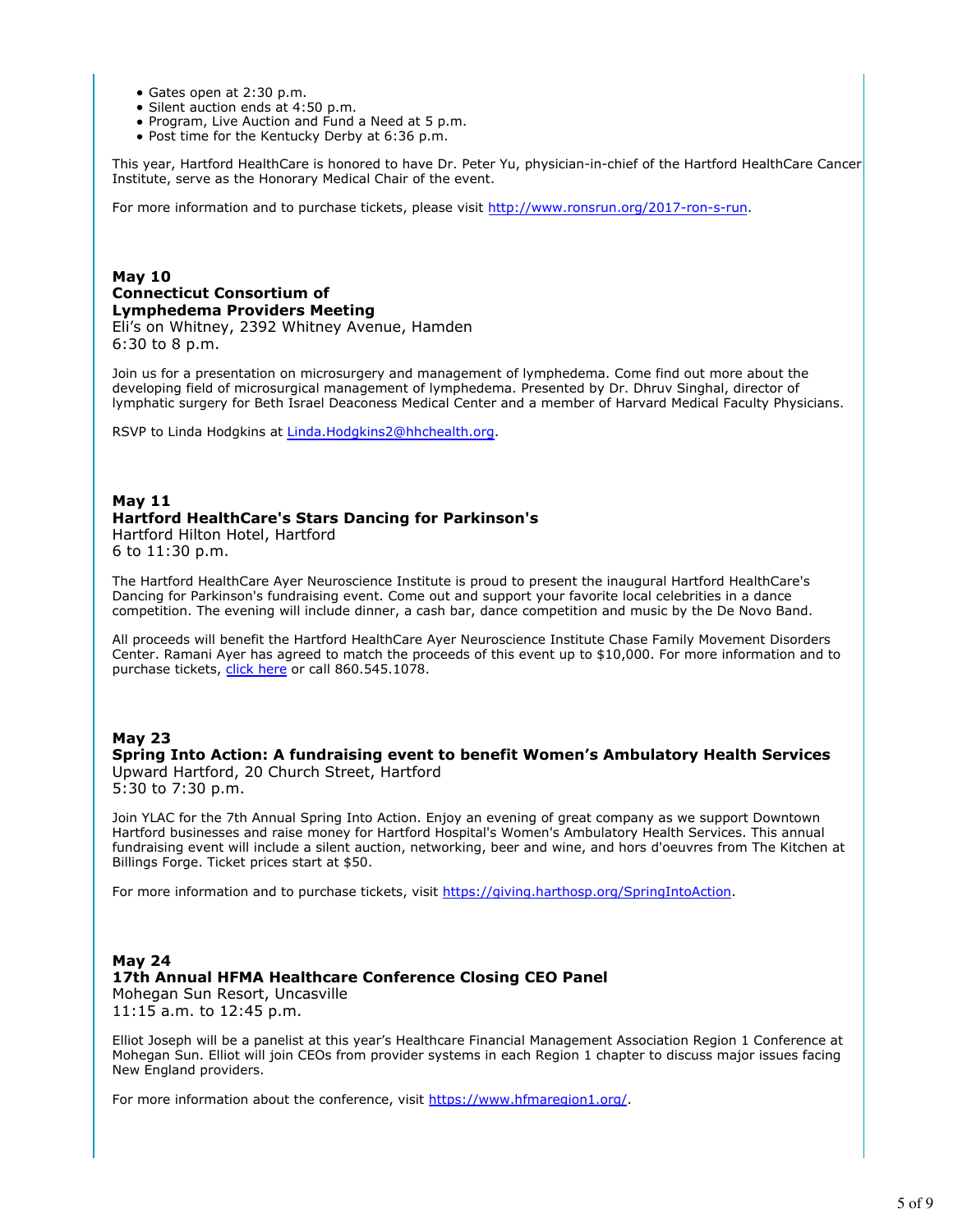# **May 26 - 29 Conn. State Medical Society 2018 Clinical Conference**

Habana Libre Hotel in Havana, Cuba 20 CME Credits

The 2017 Clinical Conference in Havana, Cuba was like no other for CSMS and the physicians who participated, so we are going again this year! We welcome all healthcare providers and their families/guests.

CSMS wanted the clinical conference in Cuba to be a unique continuing medical education opportunity for physicians to explore a different health care model during a time healthcare in the United States is experiencing significant transitions. Assumptions and misperceptions were challenged on both sides through a series of discussions in sociocultural and historical contexts. American physicians were surprisingly impressed with their hosts' medical education, their pride of country, and how successful they are with limited resources. Cuban physicians were surprisingly impressed to know their guests provided the best possible care to poor patients, organized as a group to mentor, volunteer, and advocate for the profession and all patients.

Cuba's healthcare delivery model combines population-based public health principles building a foundation of wellness and preventative medicine. As the United States searches for ways to improve quality, decrease costs, and engage patients and their families, the integration of primary care in the community and public health approach in Cuba facilitated a powerful exchange of ideas and mutual professional respect. As physician participants on the trip, we both felt the experience reinvigorated the fire of why we went into medicine, and we planned this upcoming trip to share the experience with others.

Itinerary Includes:

- Full-Day Guided Tour of Old Havana, a UNESCO World Heritage Site
- Visit Cuban hospitals and clinics outside ofHavana
- Excursions for family and nightly entertainment
- Option of Veradero all-inclusive resort for 2 nights (May 30 31)

For information, visit http://www.usa-cubatours.com/conference-csms/ or contact Catherine Wagner, EdD, CSMS, Vice President of Education and Health Information, at cwagner@csms.org or 203.865.0587, ext. 102.

# **May 31 Annual Medical Staff/Board Spring Event**

Heublein Hall – ERC Building 6 to 8:30 p.m.

The Annual Medical Staff-Board Spring Event will be held on Thursday, May 31, from 6 to 8:30 p.m. in Heublein Hall.

Part of the event is the Annual Medical Staff Awards, which honor individuals who have made exceptional contributions to the medical community.

Please join your colleagues in recognizing the accomplishments of the recipients of our Annual Medical Staff Awards, and welcome new faculty members joining Hartford Hospital.

Awards will be presented to:

- Dr. Eric Oligino *DAVID HULL, MD YOUNG PRACTITIONER AWARD*
- Dr. Peter Beller *JOHN K. SPRINGER HUMANITARIAN AWARD*
- Dr. Paul Thompson *PHYSICIAN IN PHILANTHROPY AWARD*
- Dr. Jack Greene and Dr. Lenworth Jacobs *DISTINGUISHED SERVICE AWARD*
- Danette Alexander, PhD and Dr. Avital Porat *QUALITY & SAFETY AWARD*

# **June 13 Hartford Medical Society Program**

Town & County Club, 22 Woodland St., Hartford 5 p.m.

"The Proper Pirate: Robert Louis Stevenson's Quest for Identity" will feature Jefferson A. Singer, Dean of the College/Faulk Foundation Professor of Psychology, Connecticut College. Meet the writer of the book that applies the most up-to-date research on personality, identity and memory to the fascinating life of one of literature's most celebrated figures, Robert Louis Stevenson.

To learn more, visit hartfordmedicalsociety.org/events.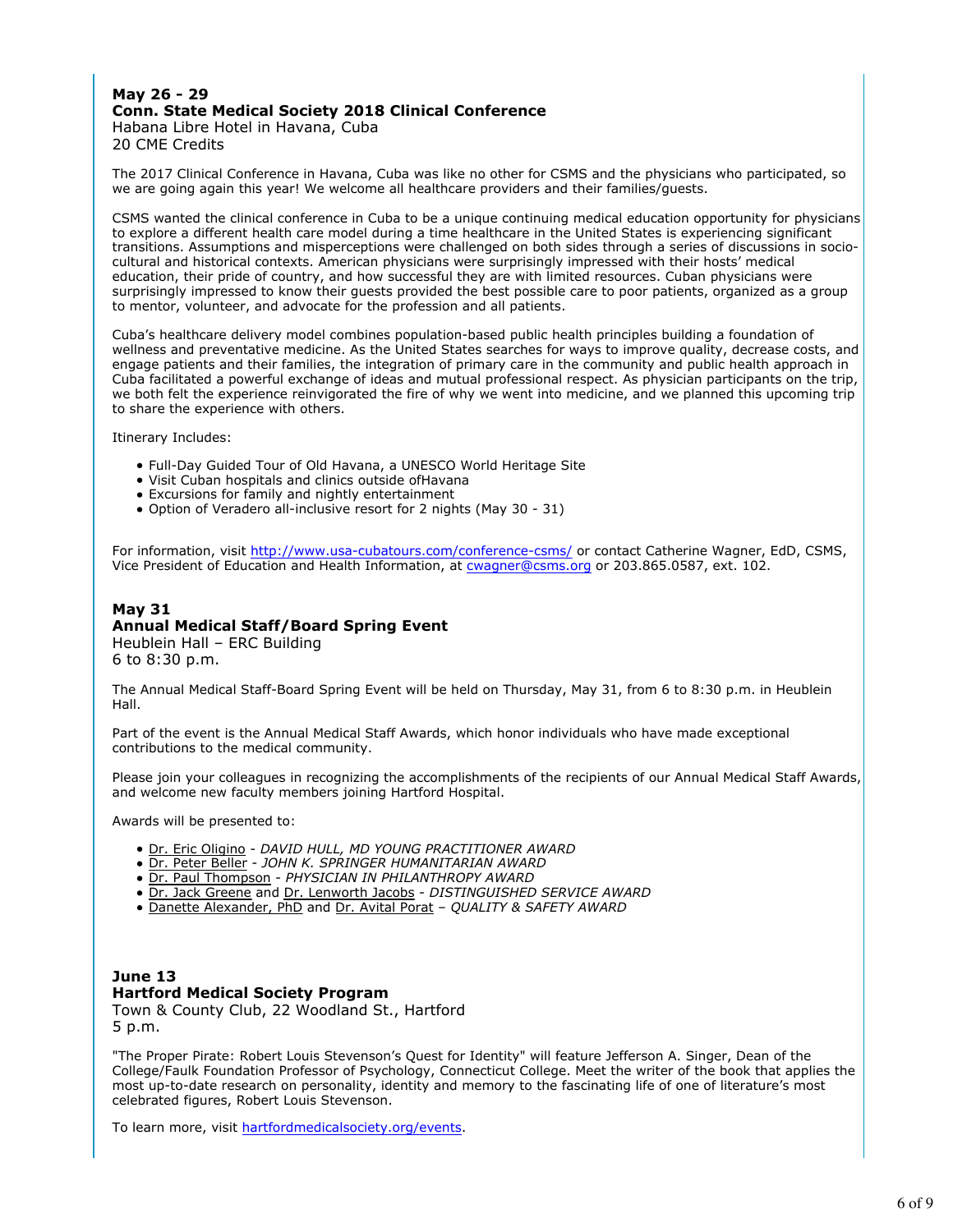# **June 14 Semi-Annual Medical Staff Meeting** Gilman Auditorium

6:45 to 7:45 a.m.

### **September 21 End of Summer Event**

New Britain Museum of American Art 6 to 9 p.m.

Join the Medical Staff Officers and your colleagues from the Hartford Hospital Medical Staff for a unique opportunity to socialize and enjoy each other's company. More details to follow!

# **Planning a CME Activity?**

- The CME department encourages program planners to begin the application process as far in advance of the CME activity as possible.
- Visit the HHC CME website to learn more about CME Offerings
- Click here to request an application today
- Contact continuinged@hhchealth.org to schedule a planning session

Back to Top

**For Your Information** *Other things you ought to know*

# **iRIS Training Classes**

The Human Research Protections Program is pleased to offer a series of monthly iRIS training classes. iRIS is the online submission system for everything that pertains to research and the Institutional Review Board (IRB). If you are interested in honing your skills in iRIS or if you are completely new to iRIS, please take advantage of this opportunity. Visit the *iRIS Training Intake Sheet* to sign up for one of the upcoming trainings. Save this link to sign future employees up for iRIS training.

The training repeats each month at different times. If you only can make it for one hour, feel free to come for the session you think best applies to your needs. You are welcome to sign up for multiple training sessions. Please sign up in REDCap so we know how many people to expect and if our facility is large enough. Currently all trainings are scheduled to be held in the Robinson Library, classroom three.

If you have any questions please contact Pamela Johnson at **Pamela.Johnson@hhchealth.org** or 860.972.0141; or Sharice Brown at Sharice.Brown@hhchealth.org or 860. 972.1251.

Click here to view a list of upcoming training dates.

Back to Top

**In the News** *Media coverage, headlines and trends*

# **Media Coverage**

- Facebook Live with Dr. Stefan Kachala Topic: Robotic Esophagectomy and Lung Cancer.
- Dr. Ahmad Daher, Neuro Oncologist, HHC CI on WTNH- Topic: Brain tumor treatment/clinical trials
- CPTV premiered its original documentary, "Power Over Parkinson's" on Thursday, April 5th at 8 p.m. Dr. Toni de Marcaida and her patient are the highlights of the documentary.
- Dr. Virginia Bieluch, HOCC on WTIC AM radio Topic: Superbug bacteria
- Facebook Live with Dr. Caroline Rochon Topic: Organ Donation
- · Stephen Donahue on WTIC AM Radio Topic: CESI Drill
- Dr. Virginia Bieluch on NBC CT Topic: E. coli Outbreak
- MidState Medical Hazmat Scare on FOX 61, NBC CT, WTNH
- Dr. Laura Saunders on Ch. 8 Topic: Cyberbullying
- Dr. Maurice DeFina, GoHealth on **NBC CT** Topic: Allergies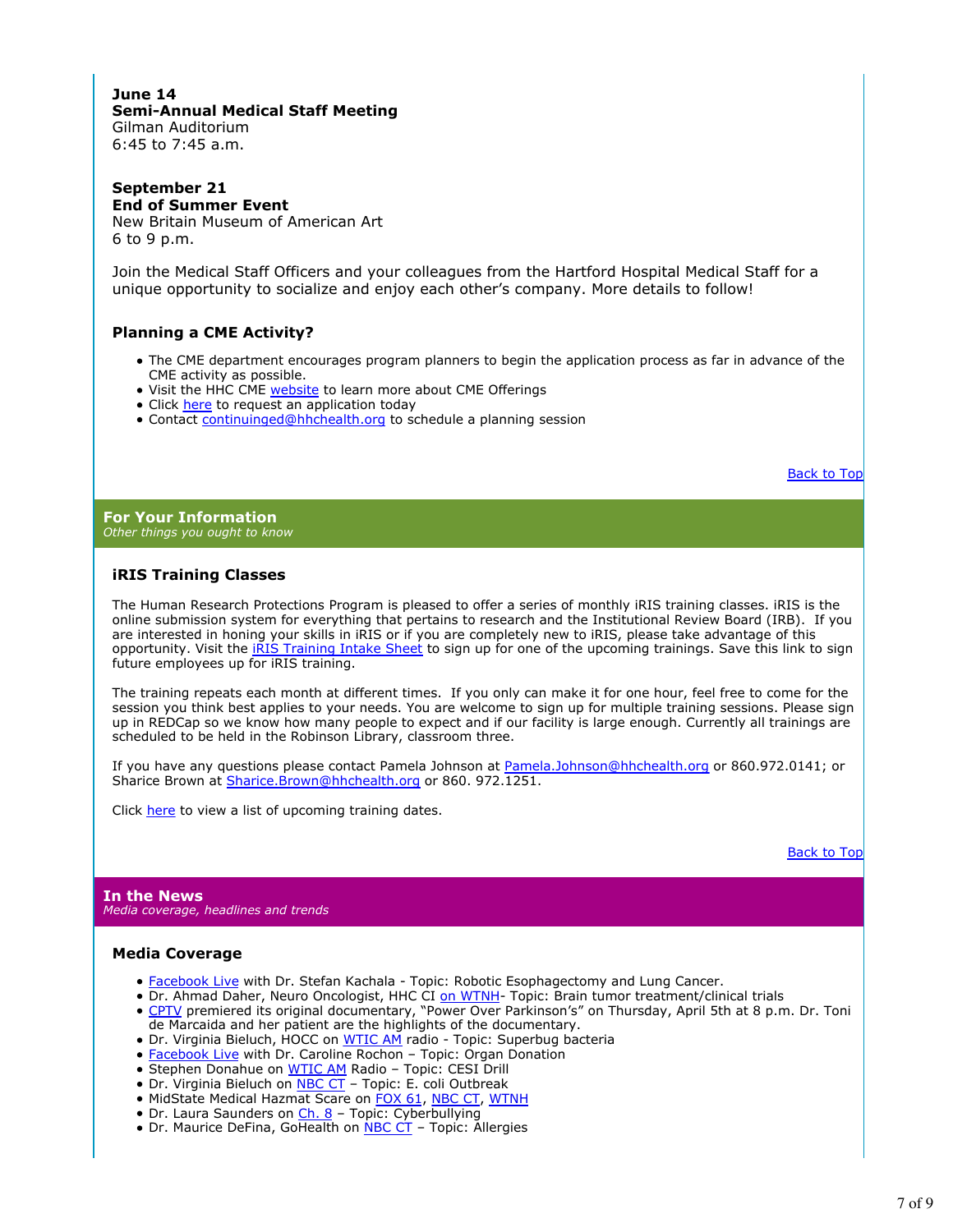- Dr. Virginia Bieluch on WTIC AM Topic: Noro virus
- Dr. Cheri Ye, Nephrologist on FOX 61 Kidney Donation
- Dr. Virginia Bieluch interviewed on E. coli outbreak on Fox 61, NBC CT, WFSB

# **Integrated Media Partnerships**

Hartford Courant Facebook Live

· Hernia/General Surgery-Featuring Chike Chukwukah, MD: https://www.youtube.com/watch?v=yzJTY1TMpCU& t=294s

Advances in Health on WTIC Ch. 8

- Independence at Home- Automatic Medication Dispensers: https://www.youtube.com/watch?v=K-
- xbJLOCZ0w&index=10&list=PL\_WiVSjYjTmfcvb75ff8MgKb5Qr00rAQX What is Peyronie's Disease: https://www.youtube.com/watch?v=NIXhzf36vX8& list=PL\_WiVSjYjTmfcvb75ff8MgKb5Qr00rAQX&index=11

Medical Rounds on WFSB, Ch. 3

- Abigail Chua- Why a migraine is not just headache: https://www.youtube.com/watch?v=2hbBGSyXdSc& index=4&list=PL\_WiVSjYjTmeRv8Iz7aTsFal\_iWCREl6F
- Stephen Kachala-Robotic esophagectomy: https://www.youtube.com/watch?v=9zm7Jy546XI& list=PL\_WiVSjYjTmeRv8Iz7aTsFal\_iWCREl6F&index=3
- Dan Fisher-Back Pain: https://www.youtube.com/watch?v=bE2ycR-UklU& list=PL\_WiVSjYjTmeRv8Iz7aTsFal\_iWCREl6F&index=2
- . Duarte Machado- What is Ataxia: https://www.youtube.com/watch?v=hyiogurSAWU& list=PL\_WiVSjYjTmeRv8Iz7aTsFal\_iWCREl6F

Connect to Healthier on NBC-CT

- April Hartford HealthCare Happenings: https://www.youtube.com/watch?v=EgUWmKQXKYw&index=3& list=PL\_WiVSjYjTmciEblE\_QuEv1yzTkVt2bRD
- Parkinson's and Dance: https://www.youtube.com/watch?v=uj\_FNl2B0Gg&index=2& list=PL\_WiVSjYjTmciEblE\_QuEv1yzTkVt2bRD
- Kidney Donation: https://www.youtube.com/watch?v=LWTVjej3poI
- Heart Transplant: https://www.youtube.com/watch?v=rO7b5rI09Vg&index=1& list=PL\_WiVSjYjTmciEblE\_QuEv1yzTkVt2bRD

# **Healthcare Trends**

### **Humana makes improving quality central to new hospital reimbursement program**

Humana on Wednesday unveiled a program to reimburse hospitals for improvement on quality measures related to patient safety, experience and outcomes.

### **CMS proposal for hospitals to publish prices raises tricky issues**

Few hospitals nationally offer patients accurate, individualized information about how much they'll have to pay for medical services, experts say. The CMS on Tuesday took an important first step to change that, heartening price transparency advocates.

### **Why Amazon just abandoned its big plan to sell Rx drugs to hospitals**

Amazon Business has suspended a plan to sell and distribute pharmaceutical products, opting instead to sell "less sensitive" medical supplies to health care facilities, according to sources familiar with the matter, CNBC reports.

### **UnitedHealth aims to boost Optum's market presence**

UnitedHealth Group CEO David Wichmann suggested the company is poised to further expand Optum's ambulatory platform during the company's first-quarter earnings call.

### **For Now, Hospitals Hang On Despite CVS, Optum And Walmart Threats**

The finances of hospitals and health systems are performing surprisingly well in the face of unprecedented competition coming their way from rapidly consolidating providers of outpatient care, according to a new Fitch Ratings analysis.

### **Optum, Quest And Humana In Blockchain Deal To Improve Doctor Directories**

An effort to apply blockchain technology to improve inaccurate doctor directories of health plans is the goal of a new partnership between UnitedHealth Group and its Optum unit, Humana, Quest Diagnostics and MultiPlan.

### **With scarce gun violence research available, clinicians and states look to fill the vacuum**

As Congress moved to clarify that the Centers for Disease Control and Prevention can conduct research on gun